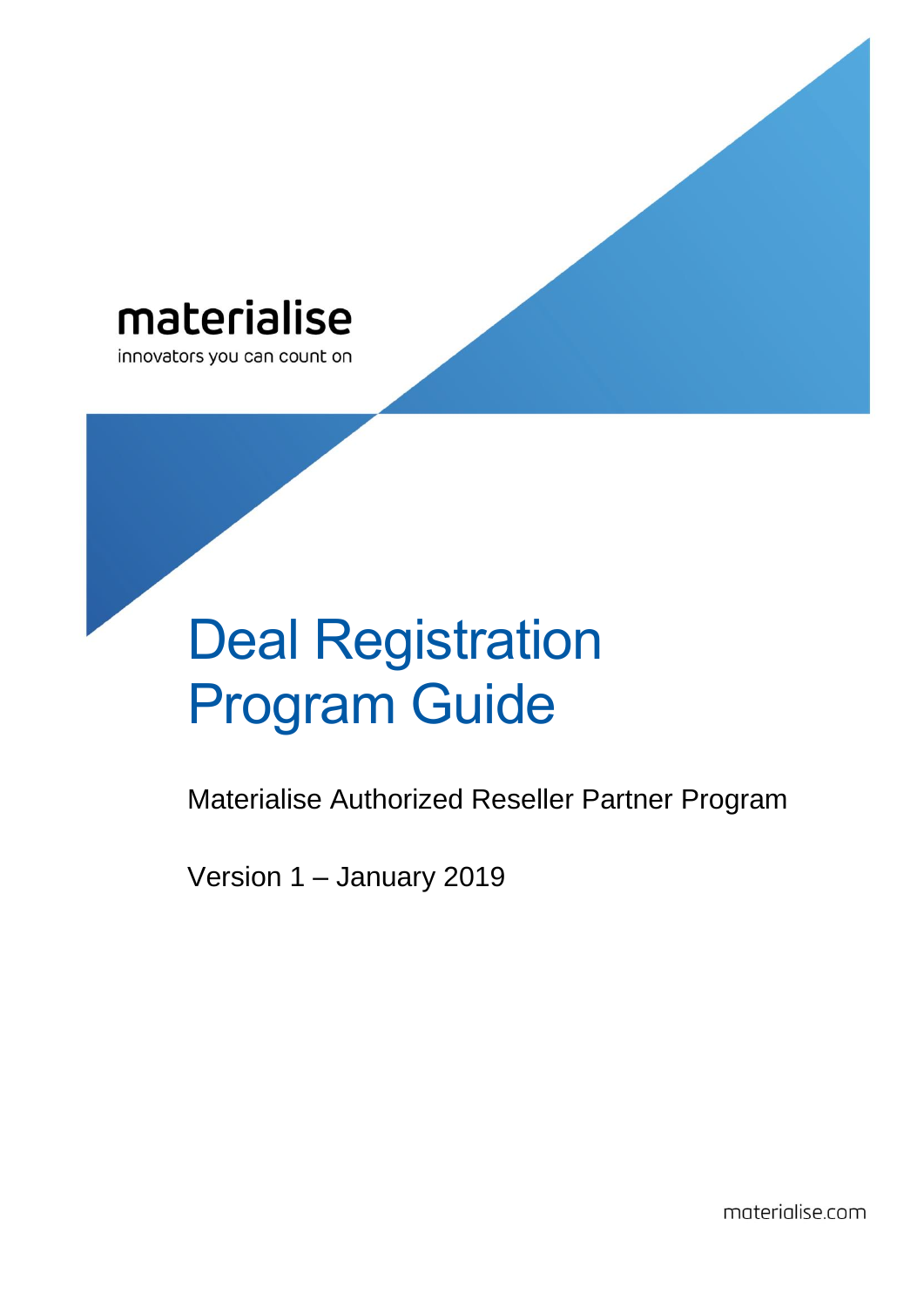

# **Introduction**

The Materialise Deal Registration Program (**"Deal Registration Program"**) is designed to reward Materialise authorized reseller partners for supporting our products in accordance with the Materialise Authorized Reseller Partner Program.

Materialise realizes that the support offered by Partners for our products is paramount to its success. Partners truly add value by guiding end-customers through the different sales cycles, and providing quality support in this process leads to a more likely purchase by end-customers.

## Eligible Partners

- (i) All Partners ordering through Materialise channel distributors, the so-called *Silver / Gold Partners ("Silver / Gold Partner"),* as well as;
- (ii) Corporate resellers that have a direct corporate reseller agreement with Materialise, the socalled *Platinum Partners ("Platinum Partner").*

Hereafter each a **"Partner"** and collectively **"Partners"**, are eligible to participate in the Deal Registration Program.

# Eligible Products

The registration of deals by Partners is only possible for Materialise products with the following license types:

- (i) Perpetual licenses without maintenance
- (ii) Perpetual licenses with maintenance
- (iii) Annual licenses  $(1<sup>st</sup>$  year only)

All other Materialise products, services, renewals or license types are excluded from this Deal Registration Program.

# Deal Registration – Prospect – Exclusivity – Exclusivity Period

The registration of deals by Partners shall ensure an open communication environment and shall be a useful tool for Materialise to field support for Partners to help them close the deals

Materialise wishes to reward the Partners that inform Materialise about an opportunity and provide support during the deal-making process, by providing such a Partner with a competitive advantage through the registration of a possible deal with a third party (**"Prospect"**). A Prospect can only be registered if it is not already registered by another Partner.

Approved deal registration ensures that the Partner is allotted a three (3) months exclusivity period (**"Exclusivity Period"**) to close the deal with the Prospect. During this Exclusivity Period, the Partner that registered the Prospect shall have exclusivity vis-à-vis other Materialise Partners and Materialise in-house sales teams, who will not be allowed to negotiate a similar deal with that Prospect (**"Exclusivity"**).

### Deal Registration Discount

Materialise will reward its Partners by providing an additional discount (**"Deal Registration Discount"**) on the suggested retail price, to the Partner that submits a Prospect in the Deal Registration Program and successfully closes a deal with that Prospect within the Exclusivity Period.

All registered deals closed by a Partner entitle that Partner to an additional Deal Registration Discount of **15%** on the suggested retail price, which shall be awarded as follows

- For Silver / Gold Partners
	- 1. Silver/ Gold Partner registers the Prospect on the Portal in accordance with the Workflow *(see below)*
	- 2. Silver/ Gold Partner closes a deal with the Prospect within the Exclusivity Period
	- 3. Silver/ Gold Partner is entitled to the 15%
	- 4. Distributor will receive the 15% from Materialise for that particular deal with the Prospect

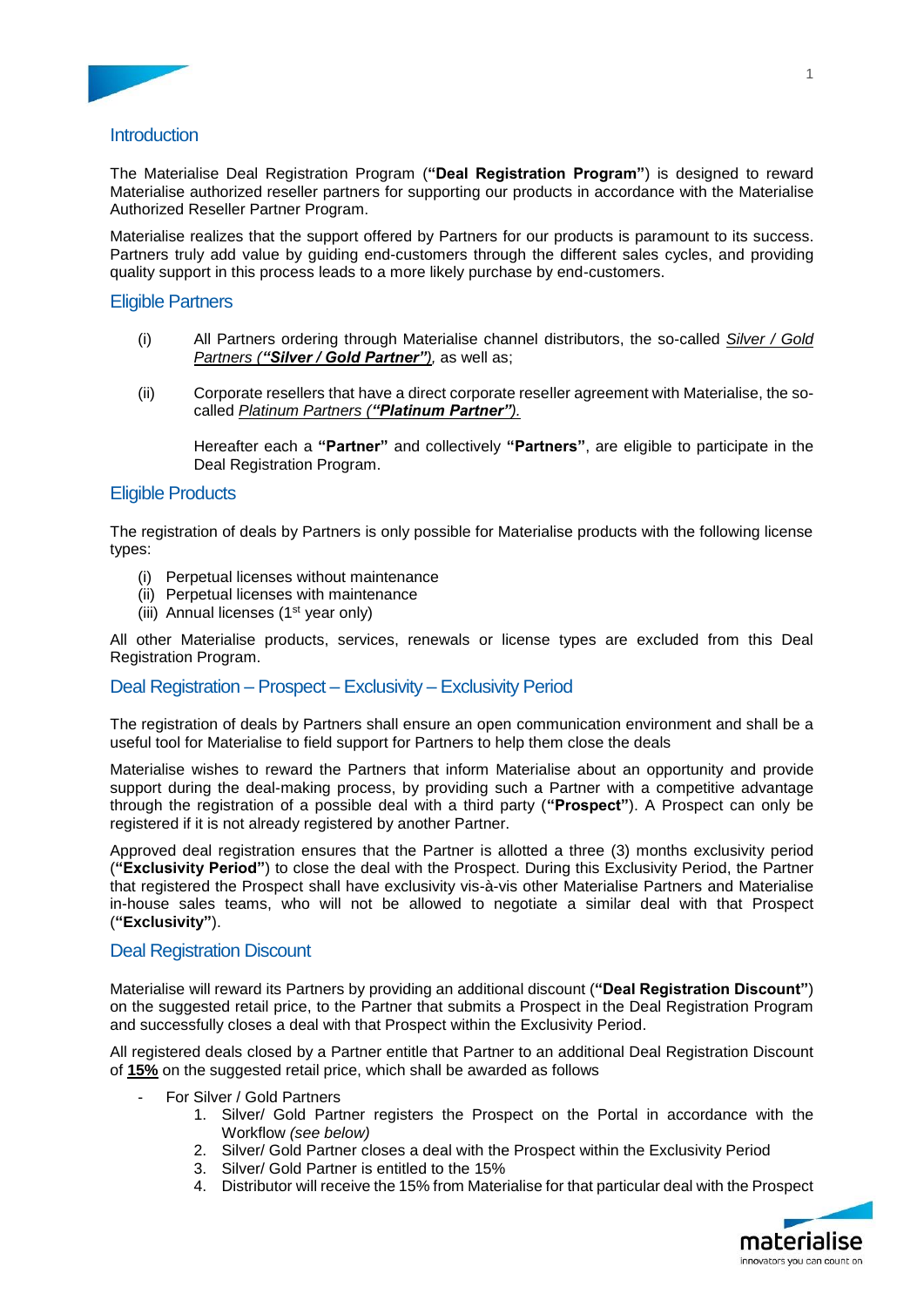

- 5. Distributor will directly pass on the 15% to the Silver / Gold Partner
- For Platinum Partners
	- 1. Platinum Partner registers the Prospect on the Portal in accordance with the Workflow *(see below)*
	- 2. Platinum Partner closes a deal with the Prospect within the Exclusivity Period
	- 3. Platinum Partner will receive the 15% directly from Materialise for that particular deal with the Prospect

## **Workflow**

- 1. Submission of the Deal
	- 1. The Partner shall submit the opportunity for deal registration through the Materialise Partner Portal: [http://mtls.me/Dealregistration.](http://mtls.me/Dealregistration) The Partner must complete all fields in the deal registration form.
	- 2. If multiple Partners submit the same Prospect, the *"first come, first served"* principle shall apply based on the date and time of the submission of the Prospect by the different Partners.
	- 3. Materialise shall not be held accountable for any late, inaccurate or otherwise incomplete opportunity submissions by the Partners.

#### 2. Approval or Refusal of the Deal

- 1. Materialise shall approve or reject the submitted Prospect after review with the Partner. Materialise shall notify the Partner of its decision by email within 5 business days. If the Prospect is rejected, Materialise shall inform the Partner of the reasons for rejection.
- 2. A Prospect can be rejected due to the following circumstances:
	- The information on the Prospect is incomplete or insufficient.
	- The validation discussion did not provide enough information on the validity of the deal registration.
	- The Prospect has already been registered by another Materialise Partner.
- 3. All decisions are made by Materialise in its sole discretion and are final.

#### 3. Registration of the Deal

- 1. If the Prospect has been approved, Materialise shall register this Prospect in the Deal Registration Program. The Partner shall be notified of the registration by email. In this notification, Materialise shall state the deal registration reference number and the date of registration. This date shall be the starting point of the Exclusivity Period.
- 2. When the Exclusivity Period comes to an end, the registration of the Prospect shall expire. Expiration of the Exclusivity Period shall have the effect that the Partner loses Exclusivity regarding this Prospect and that Partner loses the right to receive the Deal Registration Discount from Materialise or Distributor as described in this Deal Registration Program.
- 3. The Partner can however, re-register the Prospect, and benefit from a new three (3) month Exclusivity Period if the Prospect is re-validated by Materialise.

#### 4. Renewal of the Deal Registration

- 1. In the event the three (3) month Exclusivity Period expires and the Prospect has not ordered (a) Materialise product(s), the Prospect can again be registered through the Materialise Partner Portal:<http://mtls.me/Dealregistration> on the expiry date.
- 2. The Partner must complete all fields in the deal registration form and select the option *"Renewal"*.
- 3. Points 1, 2 and 3 detailed above in the workflow will apply.